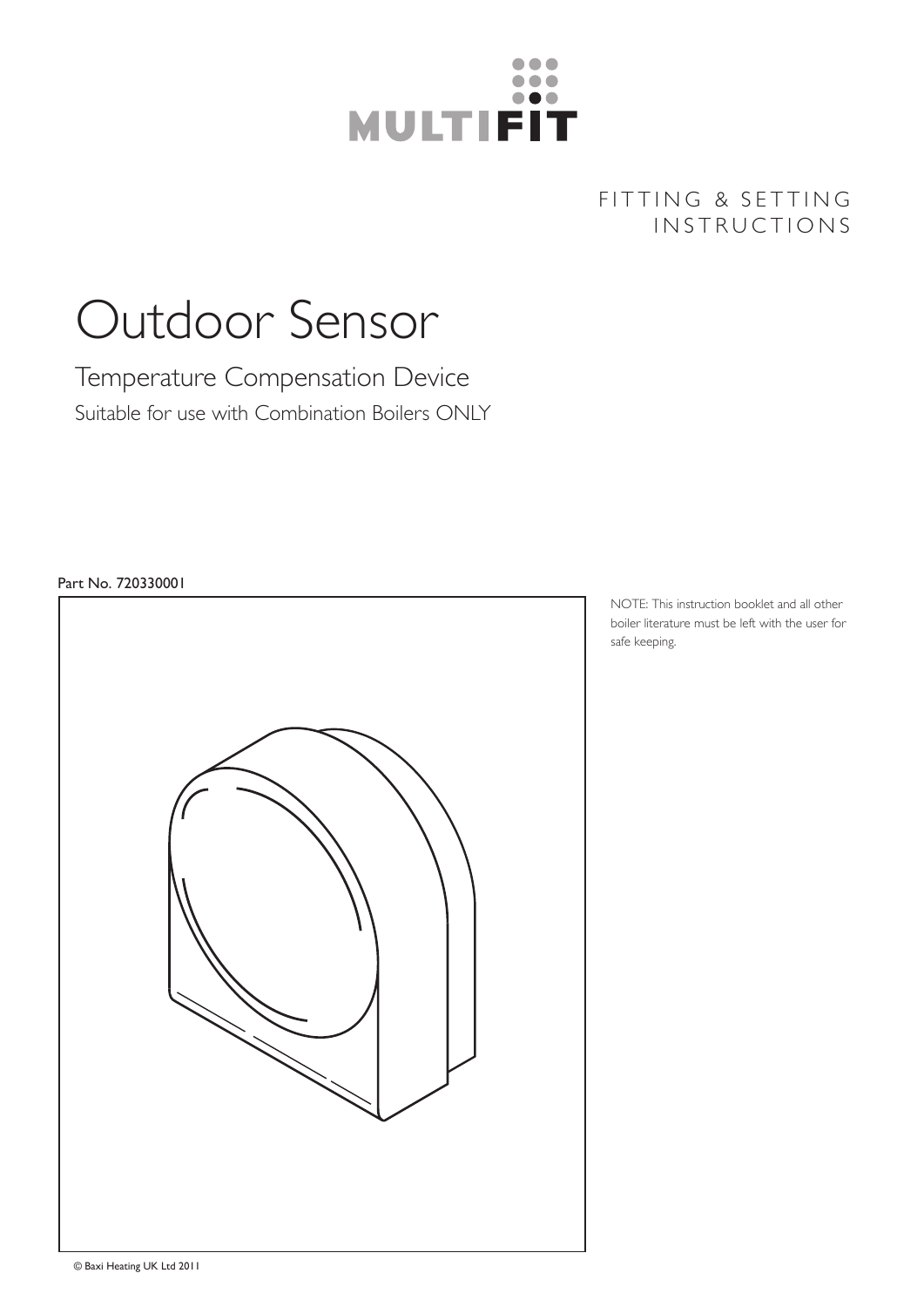|                                                                        | Contents                                                                                            |      |  |
|------------------------------------------------------------------------|-----------------------------------------------------------------------------------------------------|------|--|
|                                                                        | Section                                                                                             | Page |  |
| The Outdoor Sensor is suitable for use<br>with the following boilers:- | 1.0<br>Introduction                                                                                 | 3    |  |
| <b>APPLIANCE GROUP 'A'</b><br>Baxi Duo-tec Combi range                 | Fitting the Outdoor Sensor<br>2.0                                                                   |      |  |
| Baxi Platinum Combi range                                              | Connection (APPLIANCE GROUP 'A')<br>3.0                                                             |      |  |
| Potterton Promax Combi range                                           | Setting (APPLIANCE GROUP 'A')<br>4.0                                                                | 6    |  |
| Potterton Gold Combi range                                             |                                                                                                     |      |  |
| Potterton Heatmax Combi range                                          | 5.0<br>Connection & Setting<br>(APPLIANCE GROUP 'B')                                                | 7    |  |
| <b>APPLIANCE GROUP 'B'</b><br>Baxi Duo-tec 2 Combi GA range            | User Information<br>6.0                                                                             | 8    |  |
| Baxi Neta-tec Combi GA range                                           |                                                                                                     |      |  |
| Potterton Promax 2 Combi GA range                                      | NOTE: It is ESSENTIAL that the correct<br>section is read when Connecting & Setting<br>the Sensor!! |      |  |

© Baxi Heating UK Ltd 2011 All rights reserved. No part of this publication may be reproduced or transmitted in any form or by any means, or stored in any retrieval system of any nature (including in any database), in each case whether electronic, mechanical, recording or otherwise, without the prior written permission of the copyright owner, except for permitted fair dealing under Copyrights, Designs and Patents Act 1988.

Applications for the copyright owner's permission to reproduce or make other use of any part of this publication should be made, giving details of the proposed use, to the following address:

The Company Secretary, Baxi Heating UK Ltd, The Wyvern Business Park, Stanier Way, Derby, DE21 6BF.

Full acknowledgement of author and source must be given.

WARNING: Any person who does any unauthorised act in relation to a copyright work may be liable to criminal prosecution and civil claims for damages.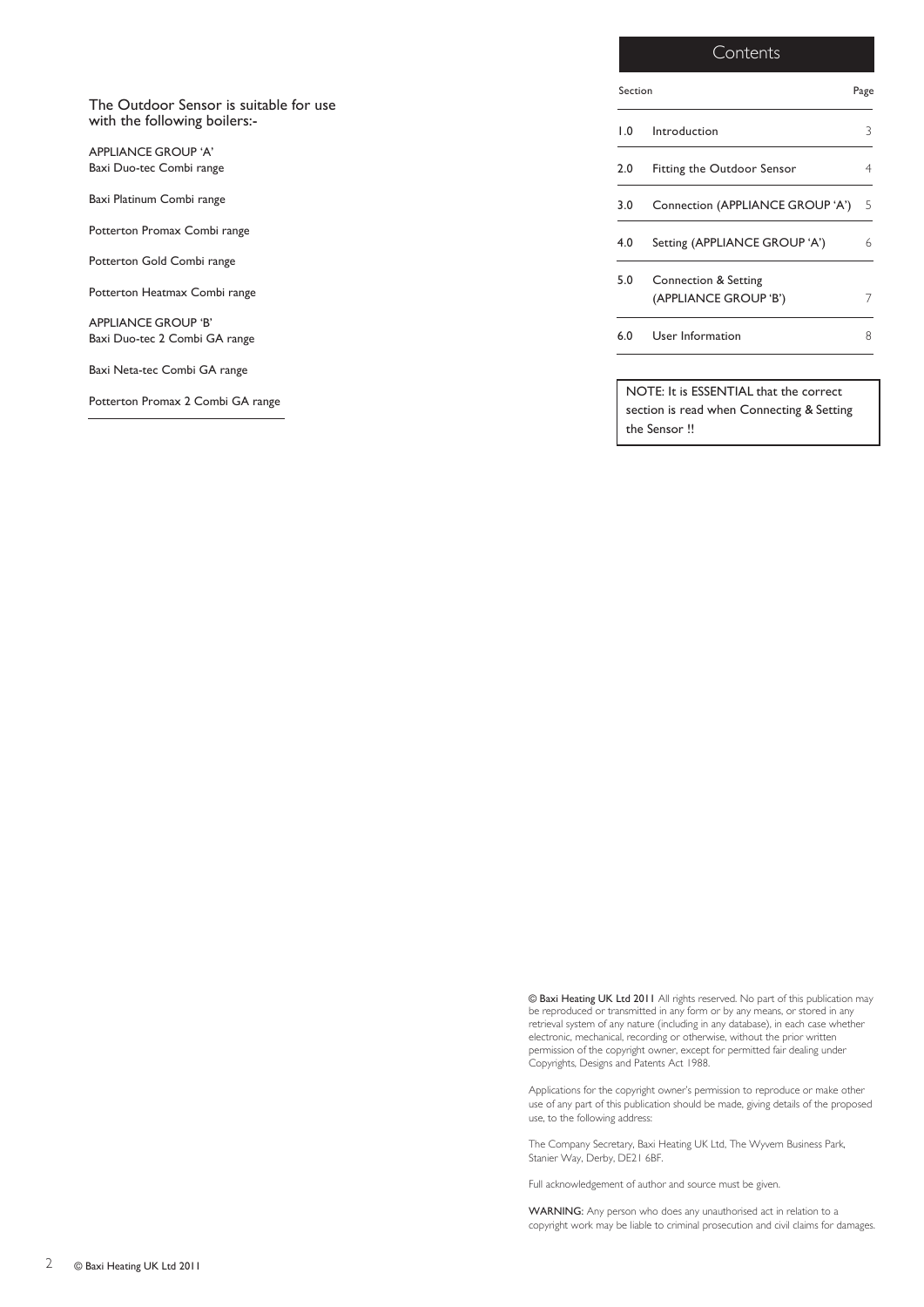

# 1.0 Introduction

### 1.1 Description

1. The Outdoor Sensor enables the boiler to respond effectively to changes in the ambient temperature outside the dwelling.

2. It must be connected to the boiler PCB as described in these instructions.



## **1.2** Contents of Kit

The kit contains:-

Outdoor Sensor Unit (i) Terminal Strip & Screw (ii) Replacement Harness (iii) Cable Grommet (iv)

NOTE: Items ii, iii & iv are required only for boilers in Appliance Group 'A' as noted opposite.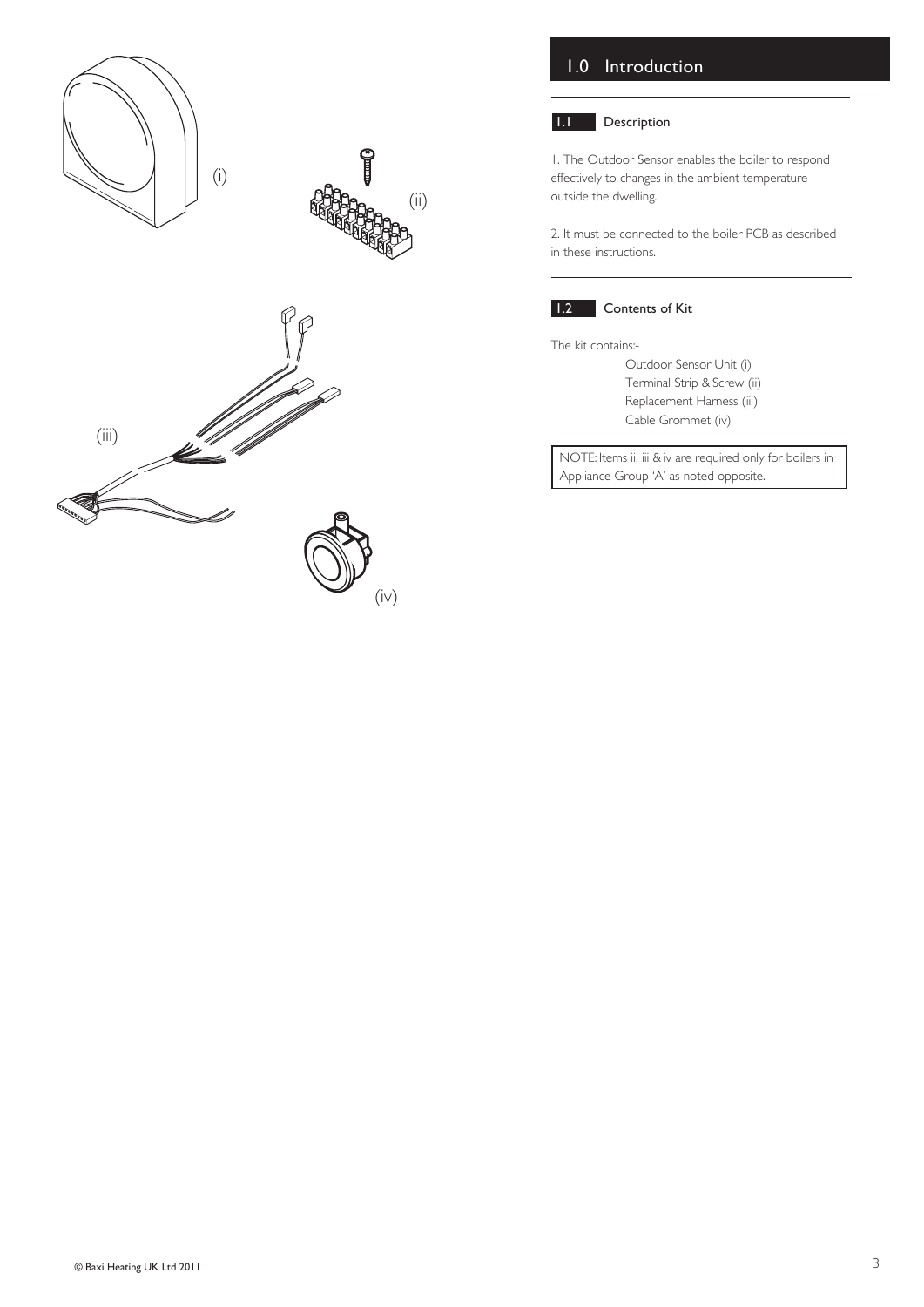# 2.0 Fitting the Outdoor Sensor



2.1 Location of the Sensor (Fig. 1)



2. The Sensor should be positioned on a north to west facing wall.

NOTE: DO NOT position it on a south facing wall in direct sunlight !

3. The Sensor should be approximately half the height of the living space of the property, and a minimum of 2.5m above ground level.

4. It must be positioned away from any sources of heat or cooling (e.g. flue terminal) to ensure accurate operation. Siting the Sensor above doors and windows, adjacent to vents and close to eaves should be avoided.

5. Once the position has been determined, prise the cover off the sensor and mark through the sensor body the two fixing holes and the larger hole for the wiring.

6. Drill & plug the two fixing holes (plugs and screws are supplied with the Sensor). Also drill the hole for the sensor wiring.

7. Insert the sensor wiring through the hole in the wall, leaving sufficient length outside to allow connection. Seal the hole. Note: 0.5mm 2 core cable is recommended (the Sensor is a low voltage device).

NOTE: If it is not possible to pass the wiring through the wall directly behind, remove the circular 'knockout' panel in the sensor base to allow connection.

8. Using the screws provided fit the body to the wall. Insert the wires in the two-way terminal block and secure them. Replace the Sensor cover.





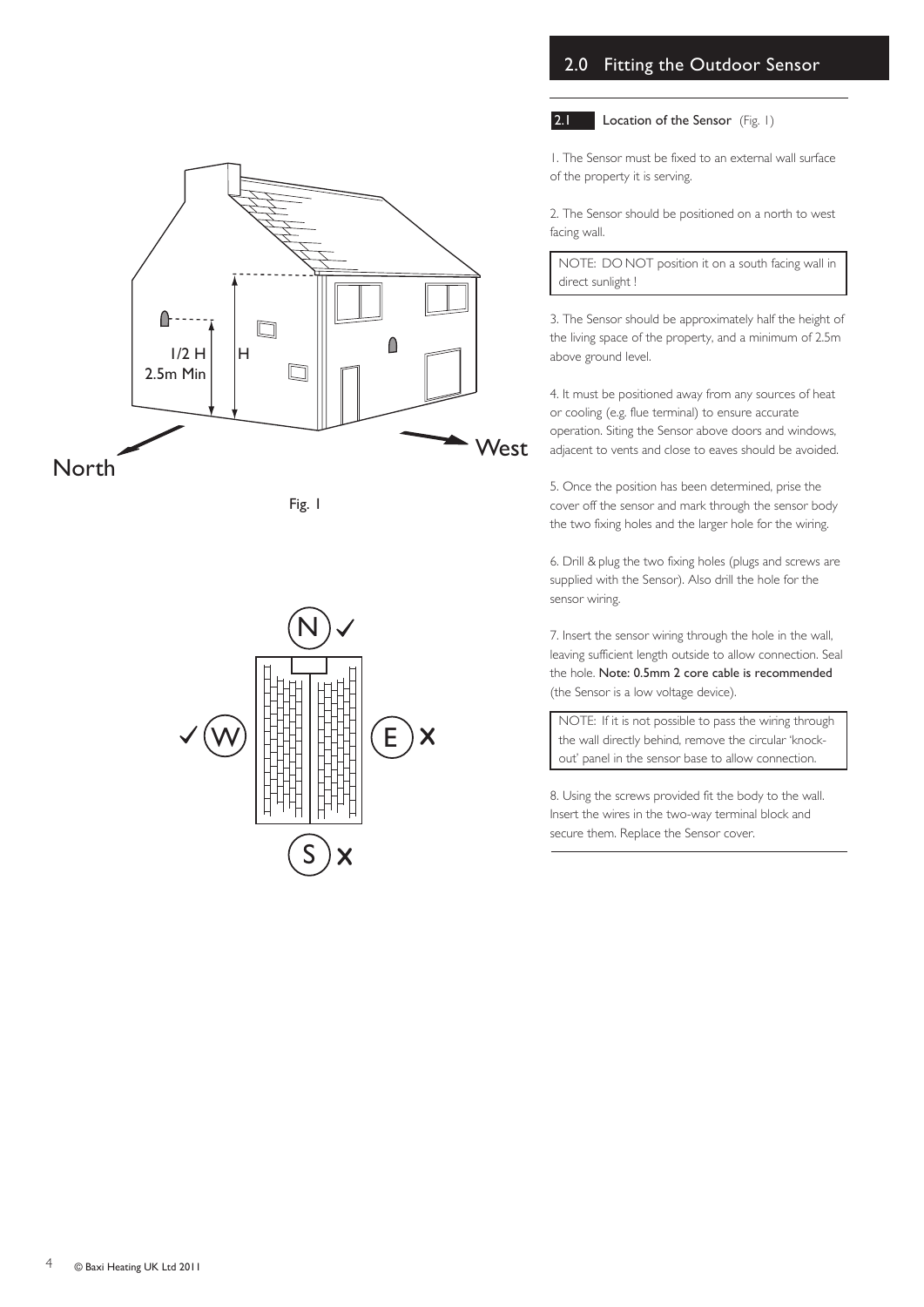

# © Baxi Heating UK Ltd 2011 5

# 3.0 Connection

#### **3.1** Connecting the Sensor (APPLIANCE GROUP 'A' - see page 2)

1. Ensure that the electrical supply to the boiler is isolated. Undo the screws securing the facia and lift off the front panel. Allow the facia to drop down (Fig. 2).

2. Undo the screws securing the cover and release the cover retaining barbs from their slots. Disengage the rear of the cover from the facia hinge pin and lift the cover away (Fig. 3).

3. Do not touch the PCB unnecessarily, and take care when removing and fitting connectors. The use of an earthing wristband is recommended.

4. Engage the 10 way terminal strip over the vertical flanges and secure with the screw supplied (Fig. 4).

5. Disconnect the harness connector from position X400 on the PCB (Fig. 5).

6. Disconnect from the Hall Effect Sensor, DHW NTC and Water Pressure Switch (Figs. 6 & 7).

7. Connect the new harness supplied to position X400 on the PCB.

8. Connect the harness terminals to the relevant boiler components (see Figs. 6 & 7).

9. Connect the two brown wires on the new harness to the terminal strip as shown (Fig. 8).

10. Route the wiring from the Outdoor Sensor to the boiler, and using the cable grommet supplied (Fig. 9) pass it through the hydraulic panel at the lower right.

11. Connect the Outdoor Sensor wiring to the terminals on the strip to which the brown wires are connected (Fig. 10)

12. Refit the cover, resecure the facia and door panel and commission the boiler.

Fig. 10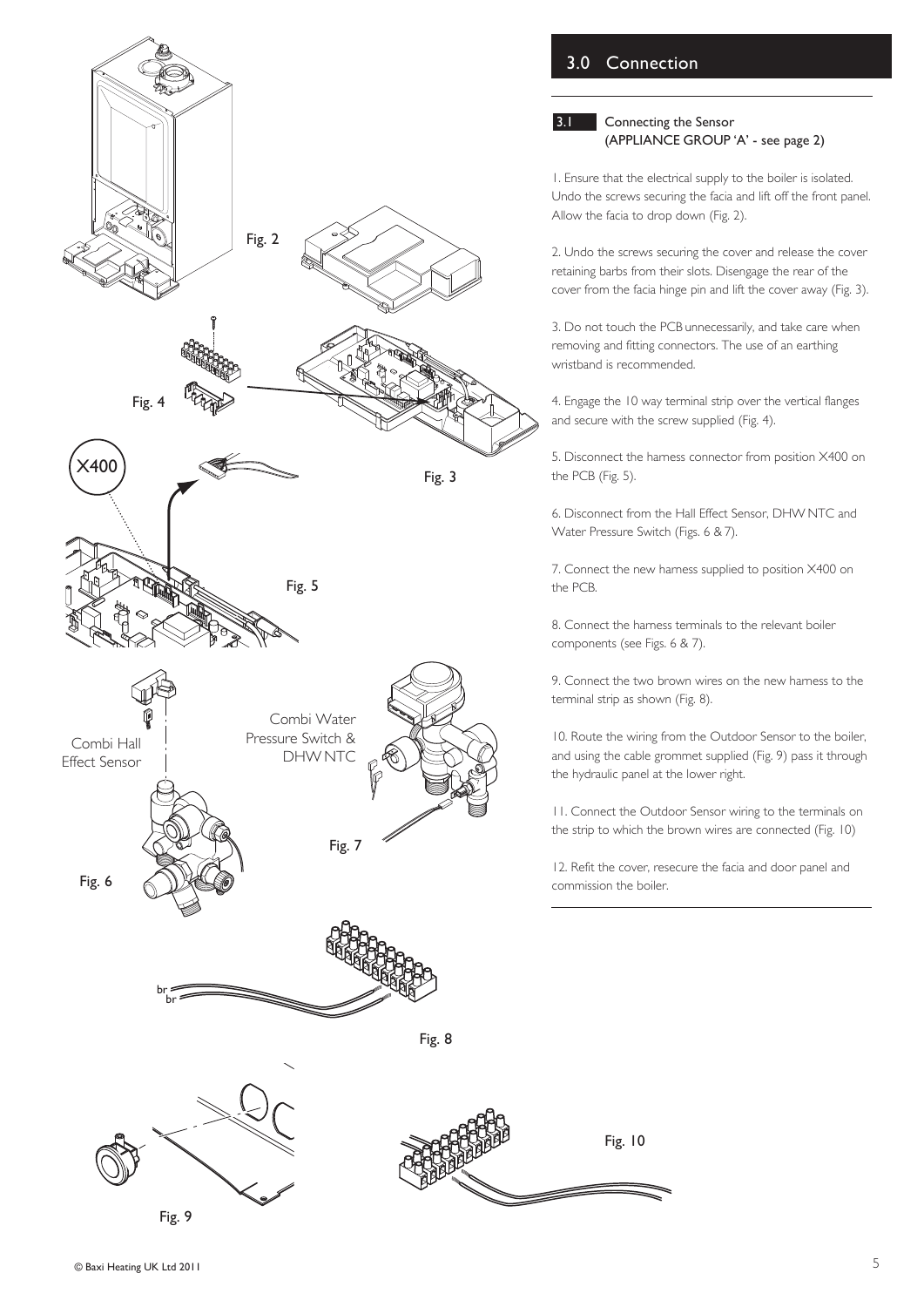



![](_page_5_Figure_2.jpeg)

![](_page_5_Figure_3.jpeg)

# 4.1 Setting the Sensor Curve (APPLIANCE GROUP 'A' - see page 2)

NOTE: Depending upon model of boiler either of two types of Selector Switch and Central Heating Control Knob will be fitted.

1. Ensure that there is power to the boiler (though it is not necessary for there to be any heating demand). Turn the selector switch to the boiler ON position (Fig. 11).

2. The Central Heating Control Knob should be turned clockwise to the position in Fig. 12 which corresponds with the desired curve as shown on the graph below.

3. Normally the display will show the current temperature of the water in the boiler (e.g. 41°C, Fig. 13). As the knob is turned the display will show the selected curve (Fig. 14).

For example, if Curve 25 is selected, at an outside temperature of 5°C the boiler flow temperature will be 57°C. In the event of the outside temperature falling to 0°C, the boiler flow will increase to 63°C.

3. Continue with the installation and commissioning of the boiler as described in the Installation & Servicing Instructions.

4. Explain to the user how to select a different temperature curve

![](_page_5_Figure_12.jpeg)

**OOO** 

![](_page_5_Figure_13.jpeg)

Fig. 13

주

Λ

 $M<sub>0</sub>$ 주

![](_page_5_Figure_15.jpeg)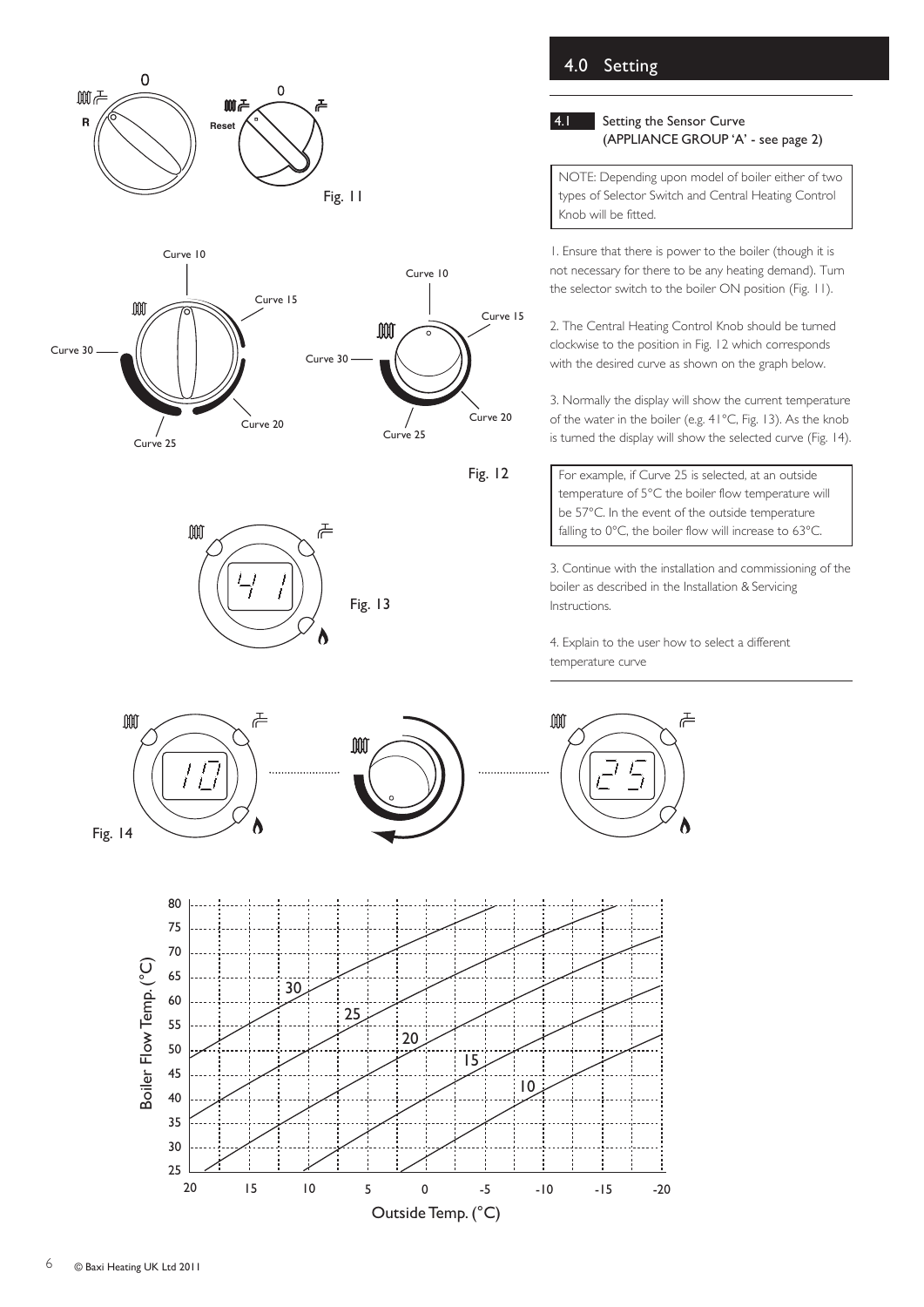# 5.0 Connection & Setting

#### 5.1 Connecting the Sensor (APPLIANCE GROUP 'B' - see page 2)

![](_page_6_Figure_2.jpeg)

Fig. 15

2. Disengage the securing tab and hinge the control box downwards. Undo the terminal block cover securing screw and remove the cover.

3. Remove one of the grommets, pierce the diaphragm and insert the wires from the Outdoor Sensor.

1. Ensure the electrical supply to the boiler is isolated. Undo the securing screws and lift the case front panel off.

4. Leave sufficient slack in the wires to allow the Control Box to be hinged fully open. Refit the grommet.

5. Connect the wires from the Outdoor Sensor to positions 4 & 5 on M2 (Fig. 15). Refit the cover.

**5.2** Setting the Sensor Curve

(APPLIANCE GROUP 'B' - see page 2)

1. Ensure that there is power to the boiler.

2. The Central Heating temperature buttons  $\left\| \right\| \left\| \right\| +$ are used to select the desired curve as shown on the graph.

3. Normally the display will show the current temperature of the water in the boiler (e.g. 41°C). As the buttons are pressed the curve identification code the will be shown, from *'00'* to *'90'*.

For example, if Curve *'40'* is selected (Fig. 16), at an outside temperature of 5°C the boiler flow temperature will be just below 70°C. In the event of the outside temperature falling to 0°C, the boiler flow will increase to 80°C.

3. Continue with the installation and commissioning of the boiler as described in the Installation & Servicing Instructions.

4. Explain to the user how to select a different temperature curve.

![](_page_6_Figure_16.jpeg)

Fig. 16